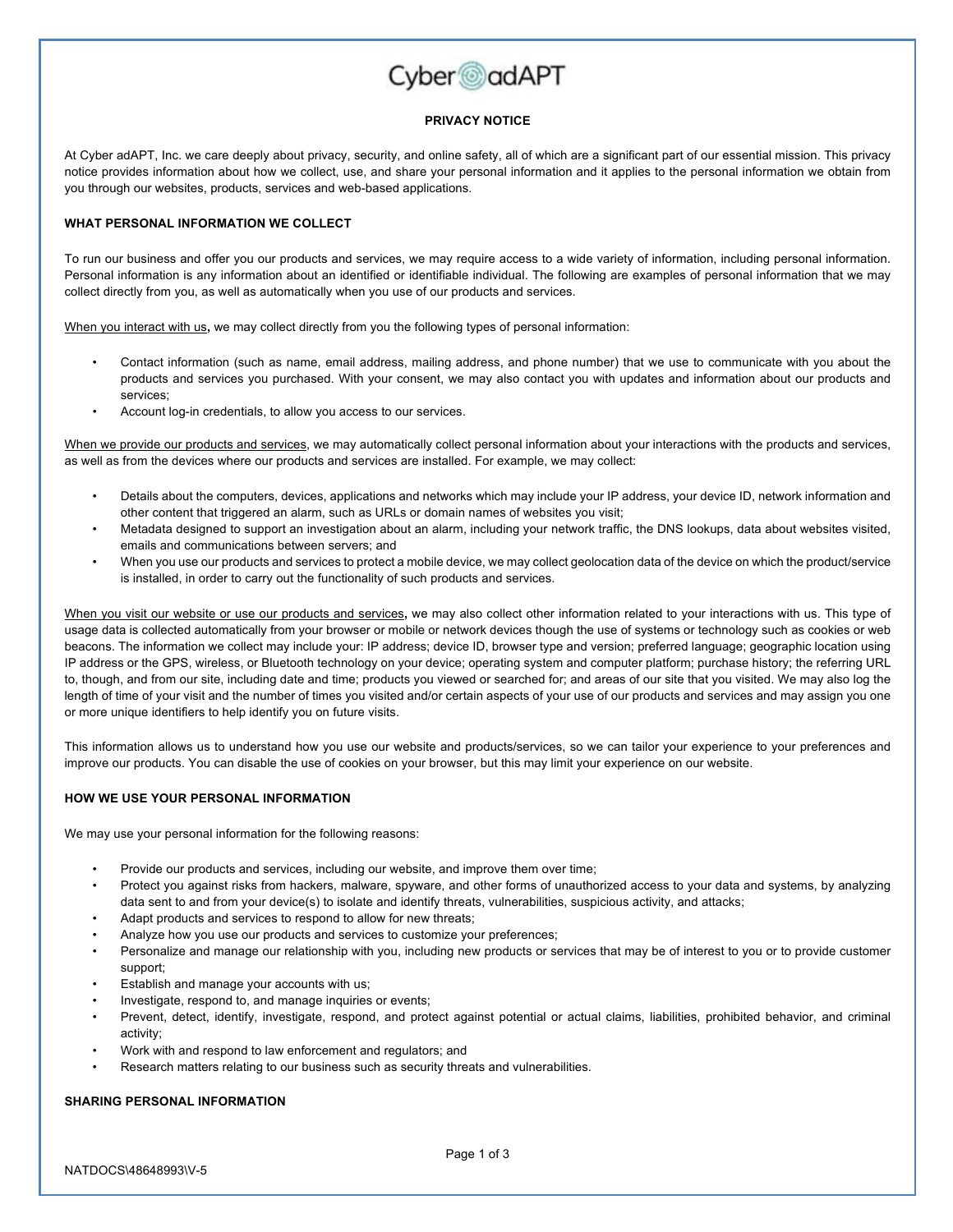We only share your personal information with third parties to facilitate our provision of products and services or when required by law. In particular, we may share your personal information with:

- Authorized service providers who perform services for us (including cloud services, data storage, sales, marketing, investigations, payment processing, customer support, and bill collection). We only share information that is needed for the purposes of our agreements with the service providers and they are contractually bound to comply with privacy and security standards at least as stringent as the terms of this privacy notice.
- If we believe disclosure is necessary and appropriate to prevent physical, financial or other harm, injury or loss, including to protect against fraud or credit risk.
- To regulatory authorities, as instructed or required by those authorities or applicable laws, or in relation to a legal activity, such as in response to a subpoena or investigating suspected illicit activity (including identifying those who use our services for illegal activities). We reserve the right to report to law enforcement agencies activities that we in good faith believe to be illegal.
- If we decide to sell, buy, merge or otherwise reorganize the business, such a transaction may involve the disclosure of personal information to prospective or actual purchasers, or the receipt of such information from sellers and we require appropriate protection for personal information in these types of transactions.
- With your consent, should we want to share your personal information other than as permitted or described above, we will inform you about such intended sharing and provide you with a choice to opt in to such sharing and you may choose to instruct us not to share the information.

We do not sell your personal information and do not share your personal information with non-affiliated third parties for their own marketing use, without your permission.

*Do Not Track Disclosure*: Our site does not respond to Do Not Track signals. You may, however, disable certain tracking capabilities, by disabling cookies on your browser. For more information about Do Not Track signals, please visit www.allaboutdnt.com.

## **STORAGE AND RETENTION**

The data we collect may be stored and processed in servers located in the United States and Canada. Please note that the laws of United States apply to your personal information stored in the United States and the laws of Canada apply to any personal information stored in Canada. We may also store the data on servers located in your jurisdiction.

We will not retain personal information longer than necessary to fulfill the purposes for which it is collected. For example, if you are a customer or user of our products and services, we will keep your personal information for as long as you are a customer or user or for as long as we have another business purpose to do so, subject to other contractual provisions that we may have in place with you to keep such information for a shorter time. In any event we will not retain your personal information longer than is required or permitted by law.

## **SECURITY MEASURES**

Our mission is to protect users of our products and services from the risks of attack, disruption, and unauthorized access to their electronic information and activities. Our security products and services are designed to help protect you from these risks.

To protect your personal information we collect and process, we use administrative, organizational, technical and physical safeguards against unlawful access, misuse, accidental loss, destruction and alternation of any personal information. Our security controls are designed to maintain an appropriate level of data confidentiality, integrity, and availability in accordance with the sensitivity of the information we collect and process. We regularly test our website, data centers, systems and other assets for security vulnerabilities.

#### **YOUR RIGHTS**

You may have access to your personal information we have about you, you may request that we change it or you may request that we delete it. We will collaborate with our customers to provide you with access and to correct the personal information we may have about you. Alternatively, you may request access or changes to your personal information or you may ask we delete it, in accordance with applicable laws by contacting us at privacy@cyberadapt.com. Please note that we may require additional personal information from you in order to identify your personal information. We will respond to your request within 30 days and where we cannot fulfill your request, we will provide you the reasons for our refusal.

# **CHILDREN**

Unless otherwise indicated, our websites, products and services are not intended for use by children under the age of 18.

#### **INTERNATIONAL TRANSFER**